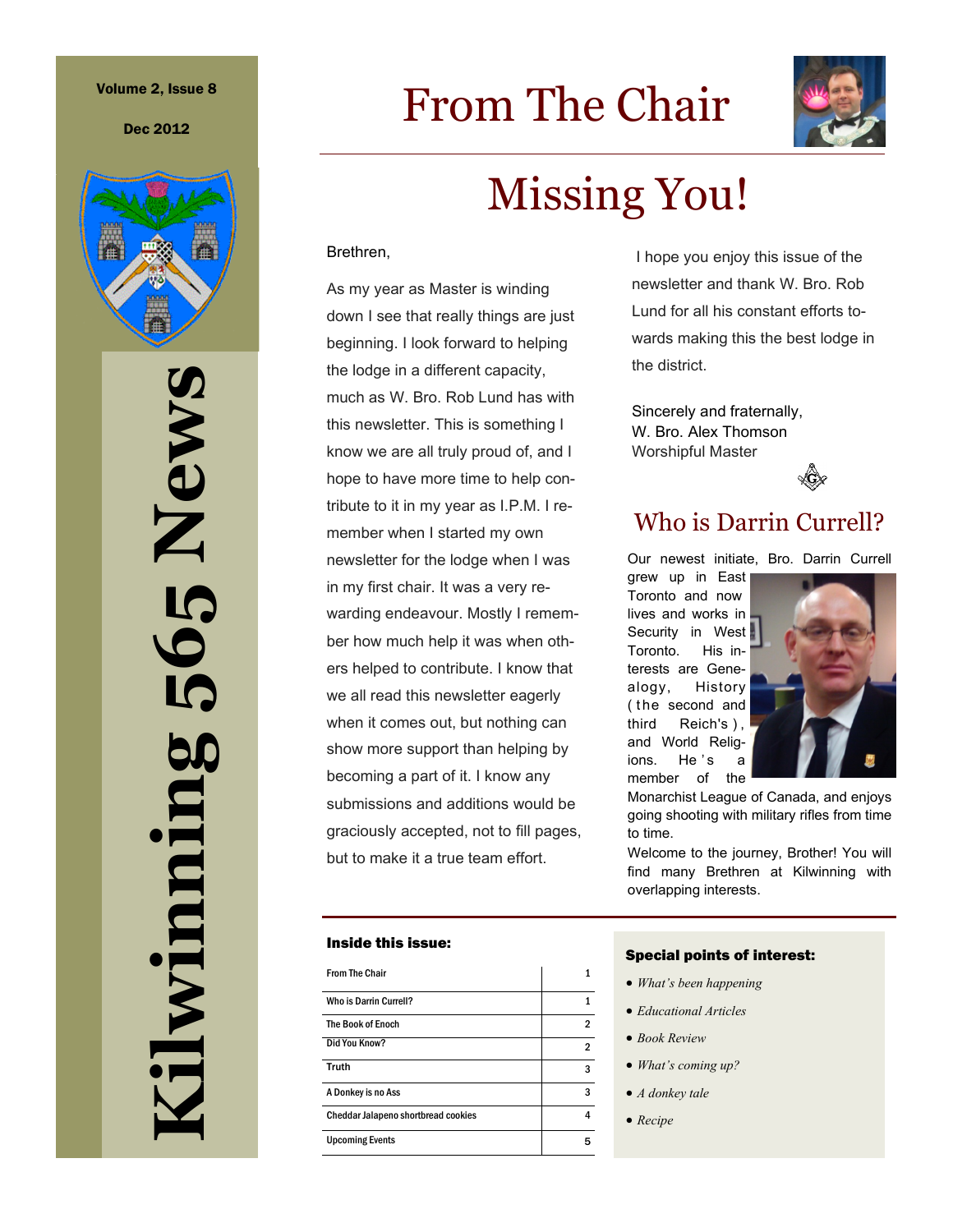# **The Book of Enoch**

The **Book of Enoch** is an ancient [Jewish](http://en.wikipedia.org/wiki/Jewish) religious work, traditionally ascribed to Enoch, the great-grandfather of Noah. It is not part of the biblical canon of the Jews, apart from [Beta Israel \(](http://en.wikipedia.org/wiki/Beta_Israel)Ethiopian Jews). It is not regarded as [canonical t](http://en.wikipedia.org/wiki/Christian_biblical_canons)he Christian churches except by the Ethiopian [Orthodox Church](http://en.wikipedia.org/wiki/Ethiopian_Orthodox_Church) and the [Eritrean Orthodox Tewahedo](http://en.wikipedia.org/wiki/Eritrean_Orthodox_Tewahedo_Church)  [Church.](http://en.wikipedia.org/wiki/Eritrean_Orthodox_Tewahedo_Church) It is however, quoted in both the Old and New Testaments. There are actually three different versions of the Book of Enoch. It seems that some of them were compiled of fragments found in various ancient languages, including Aramaic fragments in the Dead Sea Scrolls. It was considered lost until Scottish traveller James Bruce brought three copies of the Ge ' ez version back from Abyssinia in 1773. Ge ' ez is an old south Semitic language. The reasons for its exclusion from the Jewish and Christian Canonical works are many and varied.

Enoch is a character that appears in Masonic ritual in the Royal Arch Chapter.

The Book of Enoch consists of five distinct major sections. These are: the Book of the Watchers; the Book of Parables of Enoch; the Astronomical Book; the Book of Dream Visions; and the Epistle of Enoch. Some scholars believe these to be written by different people. Most think these books were originally independent pieces of work. The traditional view of the Ethiopic Orthodox Church is that the Ethiopic text is the original one, written by Enoch himself. In their view, the opening sentence of Enoch is the first and oldest sentence written in any human language, since Enoch was said to be the first to write letters.

The Book of the Watchers is about the fall of the Watchers, the " [angels "](http://en.wikipedia.org/wiki/Angel) or messengers, the Nephilim. It narrates the travels of Enoch in the heavens. Enoch describes his experience of being taken aloft and his viewing of the Earth and even seeing its curvature. [Food for thought here]

The Book of Parables talks about the idea of a final judgement, the fate of evil people, those that have denied the Most High. Here can be found the the expression familiar to

those who have read Christian works: the Son of Man. This is seen by some as a prophecy of the coming of a Messiah.

The Book of Dream Visions, contains a [vision](http://en.wikipedia.org/wiki/Vision_(spirituality)) of a history of Israel all the way down to what the majority have interpreted as the [Maccabean Revolt.](http://en.wikipedia.org/wiki/Maccabean_Revolt) 

The Epistle of Enoch address Methuselah, Enoch 's son, and narrates the history of the world using a ten periods scheme, of which seven regard the past and three the future events (the final judgment). The climax is in the seventh part of the tenth week where new heaven shall appear and there will be many weeks without number for ever, and all shall be in goodness and righteousness. It talks of final reward of the justs and the punishment of the evils ( often describing the evils as the wealthy ones and the justs as the oppressed) . It talks of the deluge, and of [Noah](http://en.wikipedia.org/wiki/Noah) who is born already with the appearance of an " a ngel " .

The most interesting part, to me, is the Astronomical Book. It narrates what Uriel taught Enoch about the movements of the heavenly bodies: the sun, the moon, the planets and stars, and their differing periods of revolution, their affect on the seasons. It describes a [Solar calendar](http://en.wikipedia.org/wiki/Solar_calendar) that was composed from 364 days, divided in 4 equal [seasons](http://en.wikipedia.org/wiki/Season) of 91 days each. Each season was composed of three equal months of 30 days, plus an extra day at the end of the third month. The whole year was thus composed of exactly 52 weeks. Enoch talks about seeing these through " doors" or " gates " as if he was at a place like Stonehenge. For more details read Zechariah Sitchin 's When time Began or Robert Lomas ' Uriel 's Machine.

If one considers the thinking at the time of translation of this work, and looks beyond the words, one can find in this work an interesting perspective on our human origins and history.

# Did you know……?

- In 1892, the tallest building in the world was the Masonic Temple at Randolph and State Streets, Chicago, USA.
- Brother William Brockmeier (1866-1947) of St. Louis conducted 5586 Masonic funeral services.
- On August 1879, Lodge #239 of France held a meeting in a balloon flying over Paris, at which time a brother was initiated.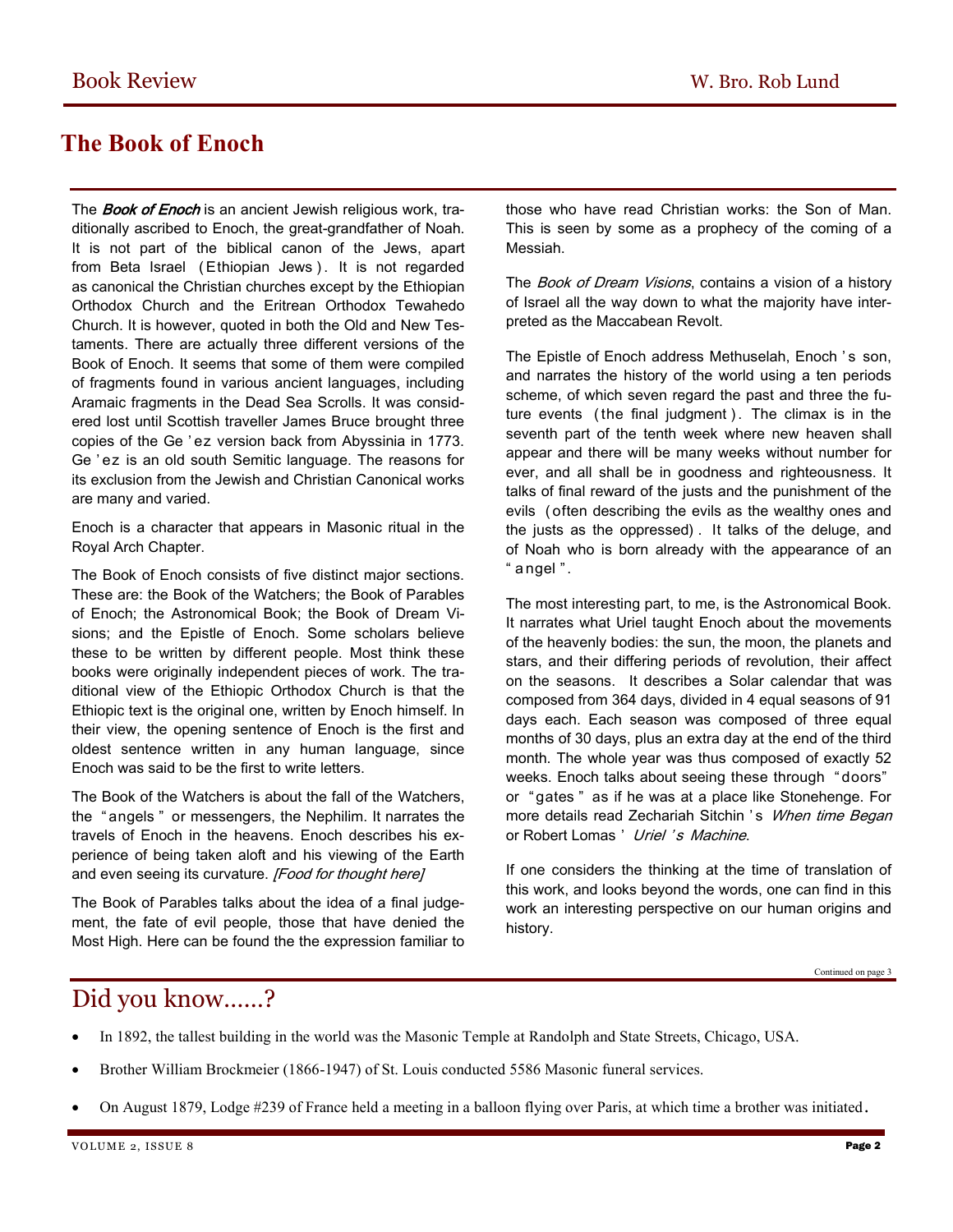and Relief, or Charity, but what is meant by "Truth"?

Truth may mean different things to different people: telling the truth; being true to oneself and others; upholding the truth. To me, it is all those things and more. To me, it is the search for Truth.

Ever since I became a thinking person, at around the age of fifteen or so, I came to realize that, all my life, I have been fed opinions, dogmas, and straight out lies, and was expected to accept these as truth. Since then, I have pursued a quest to look into the truth about many things that I was dubious of, especially religion (and its origins) and history (more specifically, the history of mankind and our origins). I learned to look behind what was being presented.

Now, some forty-five years later, I think I have found many truths that were obscured. I say "I think" because my discoveries are based on evidence, logic and reason—there is very little "proof". In many cases proof has been deliberately destroyed and hidden.

I was a Christian into my early teens, but I started having trouble trying to reconcile what I was being told, and taught, with my intel-

Brotherly Love, Relief, and Truth. These are the fundamental princi-lect and what I was observing and experiencing in this world. I could ples of Freemasonry. Tomes have been written about Brotherly Love not understand why anyone could accept what was written in the Testaments, as fact. I thought, for a while, that my convictions now made me an Atheist. This troubled me, because logic demanded that everything in the universe must come from something. That "thing" is what I recognize as the Creator—not as someone as depicted in the Testaments, but as something beyond our comprehension and understanding. As I started to delve into who had written the Testaments and how they came to be in their present form, and in all the ancient mystery teachings, and in the origins of mankind, I began to understand. My readings became discoveries that were like pieces of a giant jigsaw puzzle and I had put most of the pieces into place. I can now understand why so many people can believe what was written.

> There are many things I don't understand: like why people today are so materialistic, greedy, cruel, savage, and insensitive.

> However, I plan to share some of my learning, regarding my search for truth, in future editions of this newsletter. I do not aim to sway anyone from their opinions or beliefs, but just to show that there are things that should be examined closer.



### **A Donkey Is No Ass**

#### **By W. Bro. Rob Lund**

A recent visit by my cousin Bunny from Swaziland, Africa (some of stroked its head, and then hopped on his back. Having no saddle and you met him) reminded me of some of the adventures we shared growing up. The following story may amuse you.

At a time in my life when I was doing a lot of discovery, I learned that donkeys are as lazy as most people believe them to be, but not as stupid as some people think they are. In fact, I discovered that they will *think* of ways to get out of doing work.

As teenagers, Bunny and I, and another friend Wally, often visited my uncle's property in the northern part of South Africa, where we used to go hunting. The man who looked after the place, a Shangaan by the name of Mbile, owned a few donkeys. On one of our visits, we decided that we were going to ride these donkeys (there were no horses on the "farm"). So, having carefully selected my steed, I

stirrups, I grabbed hold of its mane, or whatever you call the hair down a donkey's neck, and prepared for the ride of my life. I tapped my heels into its ribs, the way they do in the Western movies, made the right clicking noise and was ready to go flying down the road. Only....nothing happened, the donkey just stood there. I jabbed my heels in a bit harder but to no avail. I thrust forward to try to indicate that I was after some movement, but got no response. Wally was in the same situation. Bunny decided to help by slapping Wally's ride on the rump. The donkey took off like a shot and Wally, who was unprepared, did a somersault in place and landed on his butt on the ground. I was laughing so much that I didn't see Bunny move behind me and do the same to my steed. Same result: back flip and on my butt. I wasn't laughing any more, but both Bunny and Wally were, hysterically.

Not discouraged, and understanding the means of motivating these

### **Links**

**Lodge Website: [torontofreemasons](http://torontofreemasons.com)**.com

This site has back issues of the newsletter

#### **District Website:** www.**toronto**[westmasons.com](http://www.torontowestmasons.com)

Educational articles can also be found on the District web site

**Grand Lodge:** www.**[grandlodge](http://www.grandlodge.on.ca)**.on.ca